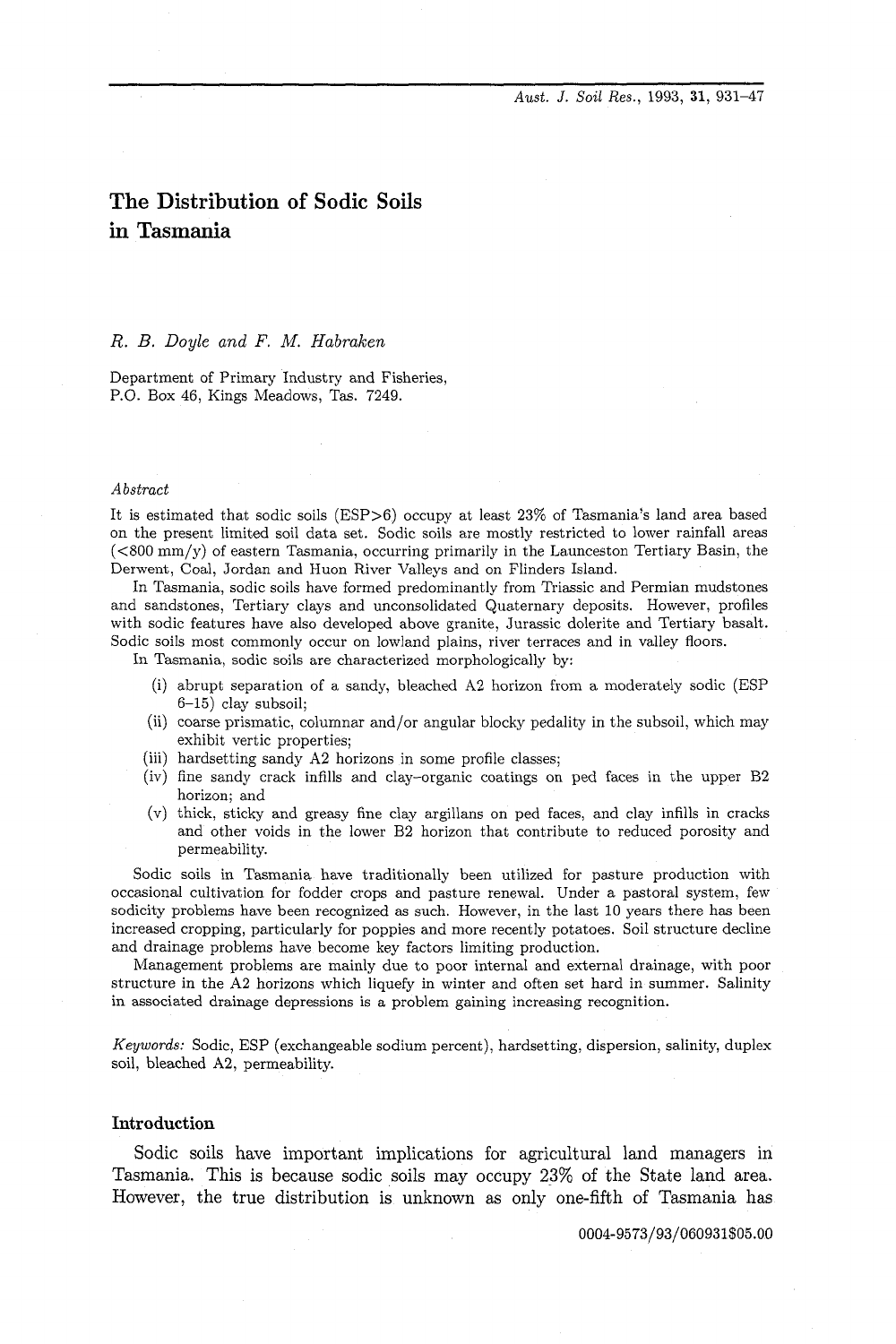

**Fig. 1.** Published soil survey coverage of Tasmania.

published soil surveys (Fig. 1) and only 306 soil profiles have analytical data (Fig. **3).** To gain an understanding of the distribution of sodic soils in Tasmania, a review of several data sources has been undertaken. This was followed by analysis of soil point and polygon data using a Geographic Information System  $(GIS)$ .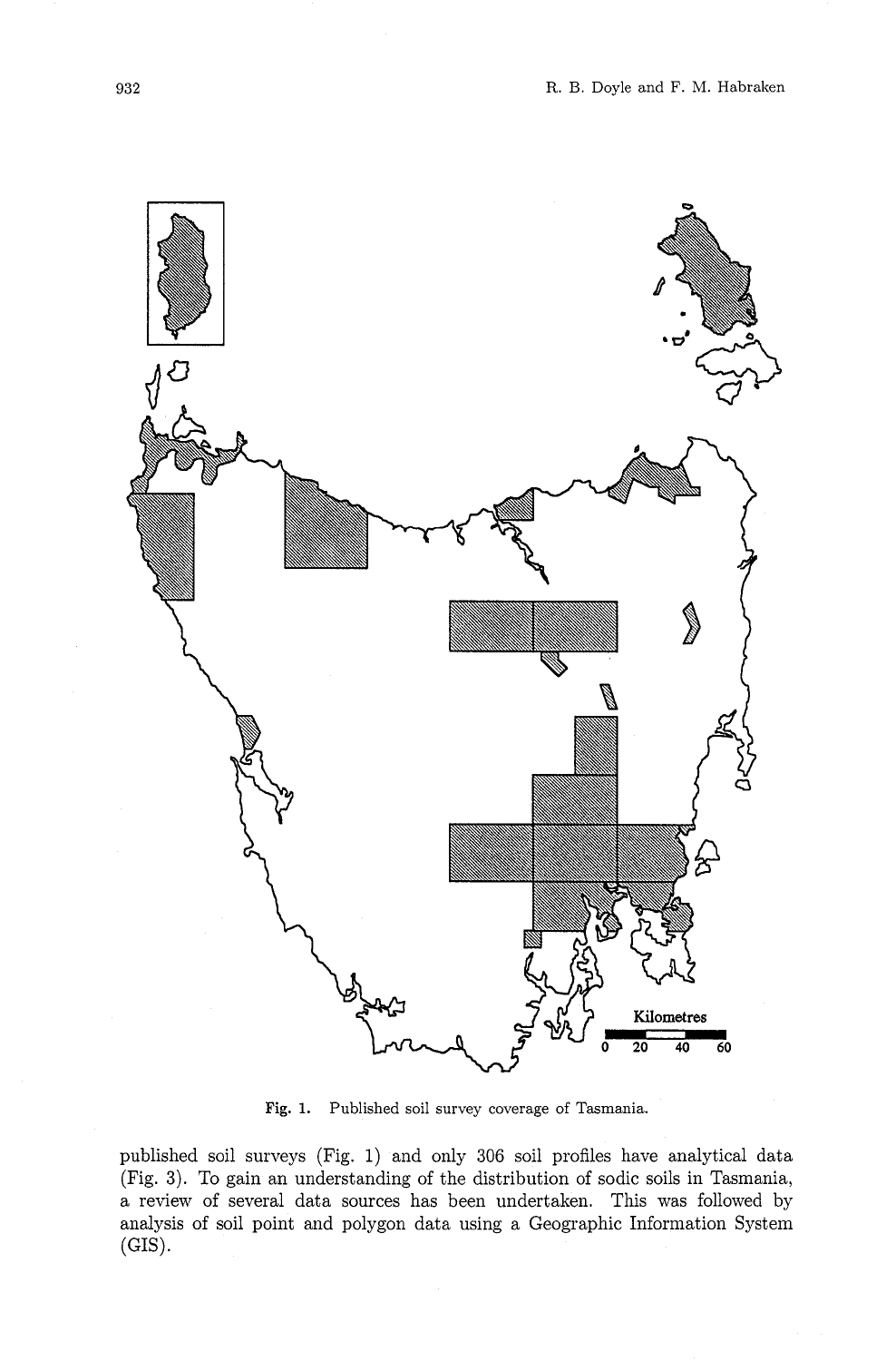The Distribution of Sodic Soils in Tasmania

Various small scale soil maps of the State of Tasmania have been generated (Northcote 1962; Nicolls and Dimmock 1965: Wilson 1990). These maps appear to be related. All seem to be based on the Northcote soil map of 1962 which was compiled jointly by Nicolls, Dimmock and Northcote. Although this map is at a scale of 1 : 2000000 and is not able to show the high variability in the soil pattern typical of Tasmania, it is the only State-wide coverage presently available. The interpretations in this paper are based largely on re-interpretations of the Northcote 1: 2000000 map and 306 described soil profiles for which analytical data are available (Fig. 3, 274 CSIRO Division of Soils and 32 Department of Primary Industry and Fisheries).

## **Morphology and other Characteristics of Tasmanian Sodic Soils**

For the analysis in this paper, sodic soils are defined as those with an ESP>6 in the upper B2 horizon or within 50 cm of the surface in profiles without B2 horizons. The majority of these soils are duplex soils with a distinct pale or bleached A2 horizon overlying a clay B2 horizon. The A1 horizons have a weak dry consistency and range from loamy sands to loams but overlie A2 horizons which commonly hardset in summer. Only 10% of analysed soils with sodic B2 horizons had an  $ESP>6$  in the A1 or A2 horizon. Problems with surface crusting or seedling emergence are rarely reported in Tasmania.

In addition to the duplex soils, some uniform and gradational black earth profiles have an  $ESP>6$  in the upper 50 cm. However, more urgent problems of flood inundation and salinity face these soils.

Most Tasmanian sodic soils are only mildly sodic. Of the total of 306 analysed profiles, 24% had an ESP>G in the B2 horizon, while only 8% had an ESP>15 in the lower B2 horizon, and less than 3% had an ESP>15 in the upper B2 horizon. Thus, although considerable areas of Tasmania may be affected by sodic soils, the ESP data and the general absence of sodic A horizons suggest that many are only weakly sodic.

Many duplex soils on terrace deposits, especially in the Midlands area, have distinctive sandy infills extending down cracks in the upper B2 horizon. Also in the upper B2 horizon, prominent, very dark brown, humus clay coatings occur, while deeper in the B2 and B3 horizons typically grey but also dark brown vertically elongated clay coatings and infillings follow old root channels, pores, and voids. These clay infills have a sticky and greasy feel and suggest translocation of fine clay is occurring even in medium-heavy clay subsoils.

In sandier materials, such as the Triassic sandstones, thick chocolate-coloured clay cutans coat peds in the B2 horizon and extend into the B3 and C horizons as distinct vertical clay veins.

In the central Midlands on a river terrace, named the Brumby Surface (Nicolls 1960), soil reaction (pH 1 : 5 water) is moderately acid at the surface, becoming near neutral in the A2 and alkaline in the subsoil, e.g. pH  $5.5(A1)-6.5(A2)$ - $7.5(B2)-8.5(B3)$ . These soils have been classified as solodized solonetz and commonly have vertic properties, such as slickensides and cracking, in the B2 horizons probably associated with variable amounts of smectitic clay. They have a strong columnar/prismatic structure in the upper B2 horizon, which is very clear when the soils are dry but difficult to distinguish when wet due to soil expansion. The presence of an abrupt wavy boundary between the A2 and the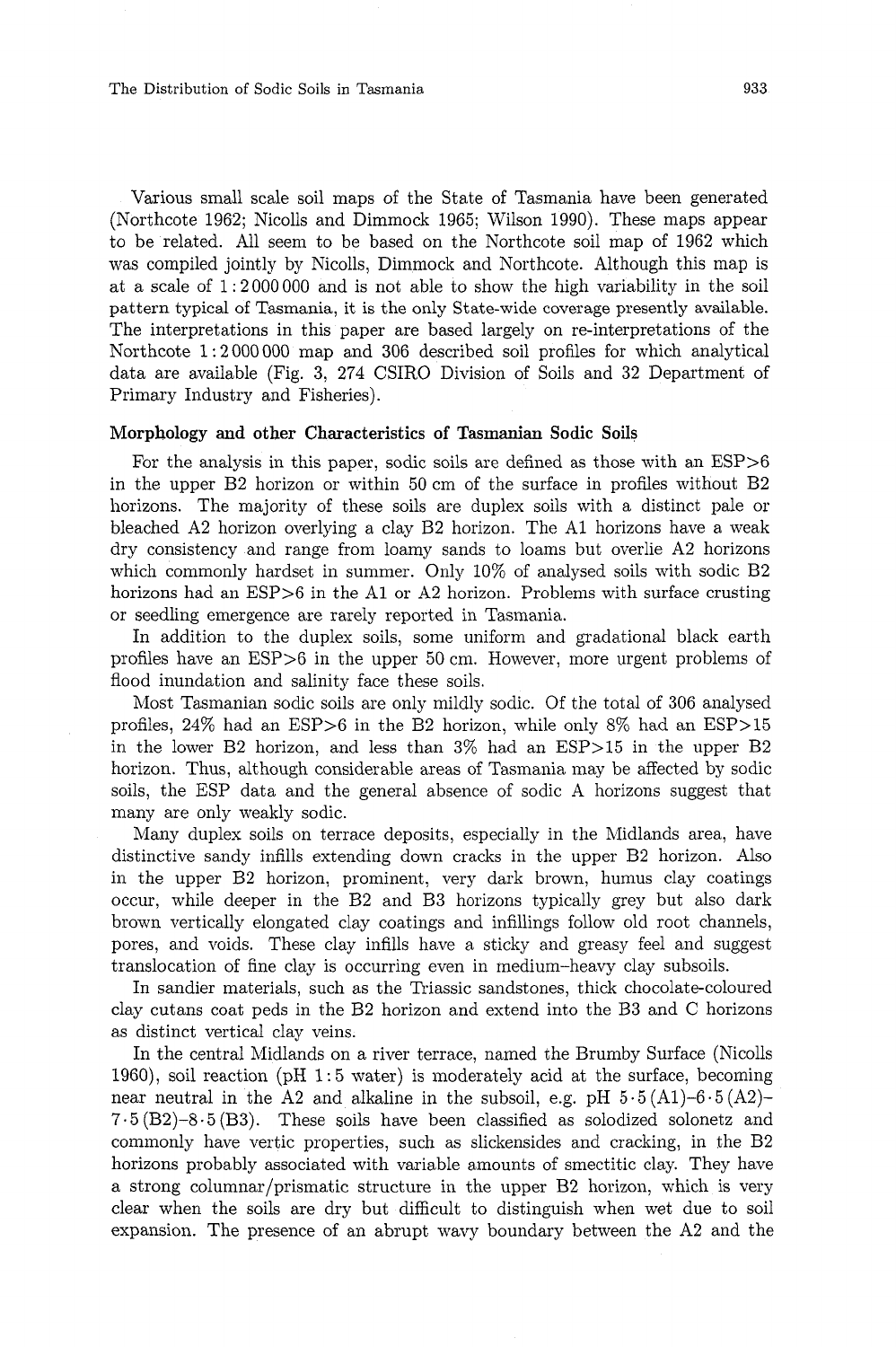B2 horizons, with mottling and very light grey or white matrix colours just above the B2 horizon, suggests water ponding and anaerobic conditions for prolonged periods in winter.

On terraces at higher elevations more acid and leached profiles have relatively even acid reaction trend (pH  $5.0 (A1) - 5.5 (A2) - 6.0 (B2) - 5.5 (B3)$ ). The ESP is variable but generally greater than 6 and increases with depth in the B2 horizons. These soils have a more friable angular blocky B2 horizon and have been classified by earlier workers as lateritic podzolics, but ESP data suggest many should be classified as solodics and soloths. The oldest and most weathered of these soils, the Woodstock series (Nicolls 1958), commonly has a magnesic  $(Ca/Mg < 0.1)$ B2 horizon and the clay mineralogy is dominated by kaolin minerals. The B2 horizons of these soils are commonly dispersive by the Emerson (1967) test, falling into classes  $2(1)-(3)$ .

## Recognition and Classification, Past **and** Present

Currently Australia has three classification systems in use, namely the Great Soil Group system (Stace *et* al. 1968), the Factual Key of Northcote (1979) and the new Australian Soil Classification System being developed by Isbell (1992). In these systems, sodic soils have been variously classified. They are grouped as soloths, solodics, solodized solonetz, solonetz (Stace *et* al. 1968), various hardsetting—bleached A2—duplex soils (Northcote 1979), and most recently as sodosols or sodic subgroups and great groups of other orders (Isbell 1992).

The Northcote and Skene (1972) map of Australian Soils with Saline and Sodic Properties indicates that 24% of Tasmania is covered by areas of sodic soils. These are neutral and acid sodic soils. However, of 274 CSIRO Division of Soils profile descriptions with chemical data, only 9% are classified as sodic soils (soloths 4%, solodics 3% and solodized solonetz 2%). An additional 11%, currently classified as podzolics, humic gleys and black earths, have an ESP>G in the upper B2 horizon or within 50 cm of the surface. Of the 274 analysed CSIRO soils, 14% would now classify as sodosols, sodic kurosols, sodic chromosols or sodosolic hydrosols based on their duplex nature. Of the remainder, 4% classify as sodic vertosols and 2% as various sodic dermosols and kandosols.

The CSIRO Division of Soils data (274 profiles) and recent chemical data for the Coal River (22 profiles) and Lake River (32 profiles) areas suggest that many duplex soils with bleached A2 horizons have been classified as podzolics, rather than sodic soils. This also occurs in a recently published generalized soil map of Tasmania (Wilson 1990) in which sodic soils are absent. Instead, areas where sodic soils are present have been mapped as podzolic soils. This may have shown a bias inherent in the early work of Stephens (1941) where Tasmania was viewed as lying within the Podzol-Podzolic zone of soil formation (Prescott 1931, 1947). It was not until Leamy (1961) that soils were first mapped as sodic units in the dry (<GO0 mm/yr) central Midlands of Tasmania.

In the Flinders Island Survey (Dimmock 1957a), at least five soil associations (Bootjack, Petibela, Memana, Emita and Quoin) are dominated by sodic soils. Although sodicity was not highlighted, poor drainage and salinity were described as key problems in the first three of these soil associations. Northcote and Skene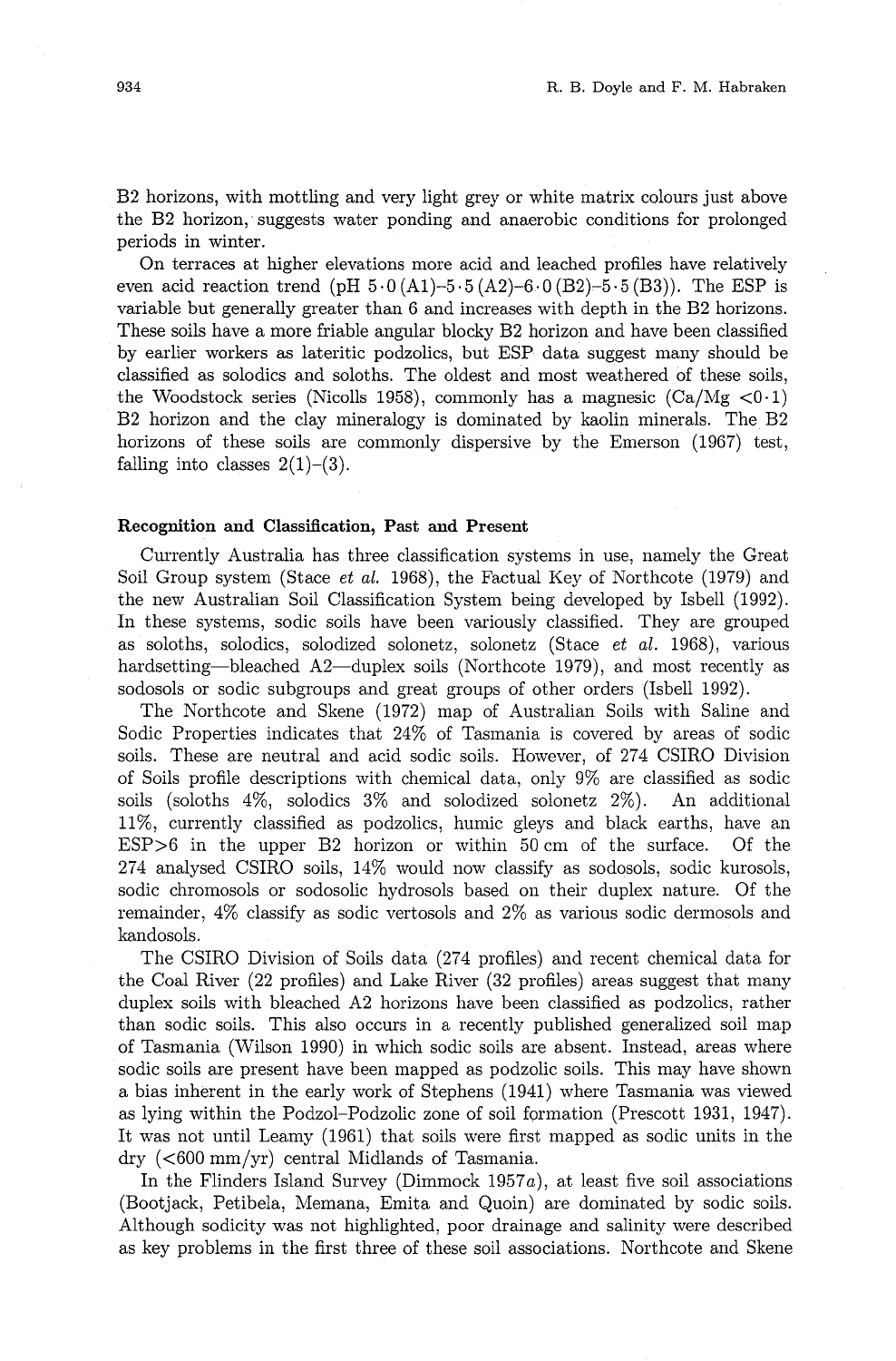The Distribution of Sodic Soils in Tasmania





(1972) did not include the key sodic soil association, Bootjack, in their report of Australian soils with saline and sodic properties, focusing instead on the Quoin series. The latter is a strongly leached, acid, granite-derived soil and cannot be classified as a sodosol in the new Australian soil classification (Isbell 1992). In fact, of the six sampled profiles of Quoin association soils, only two were classified as soloths, the remainder as humus podzols and gleyed podzolics, at the time of survey.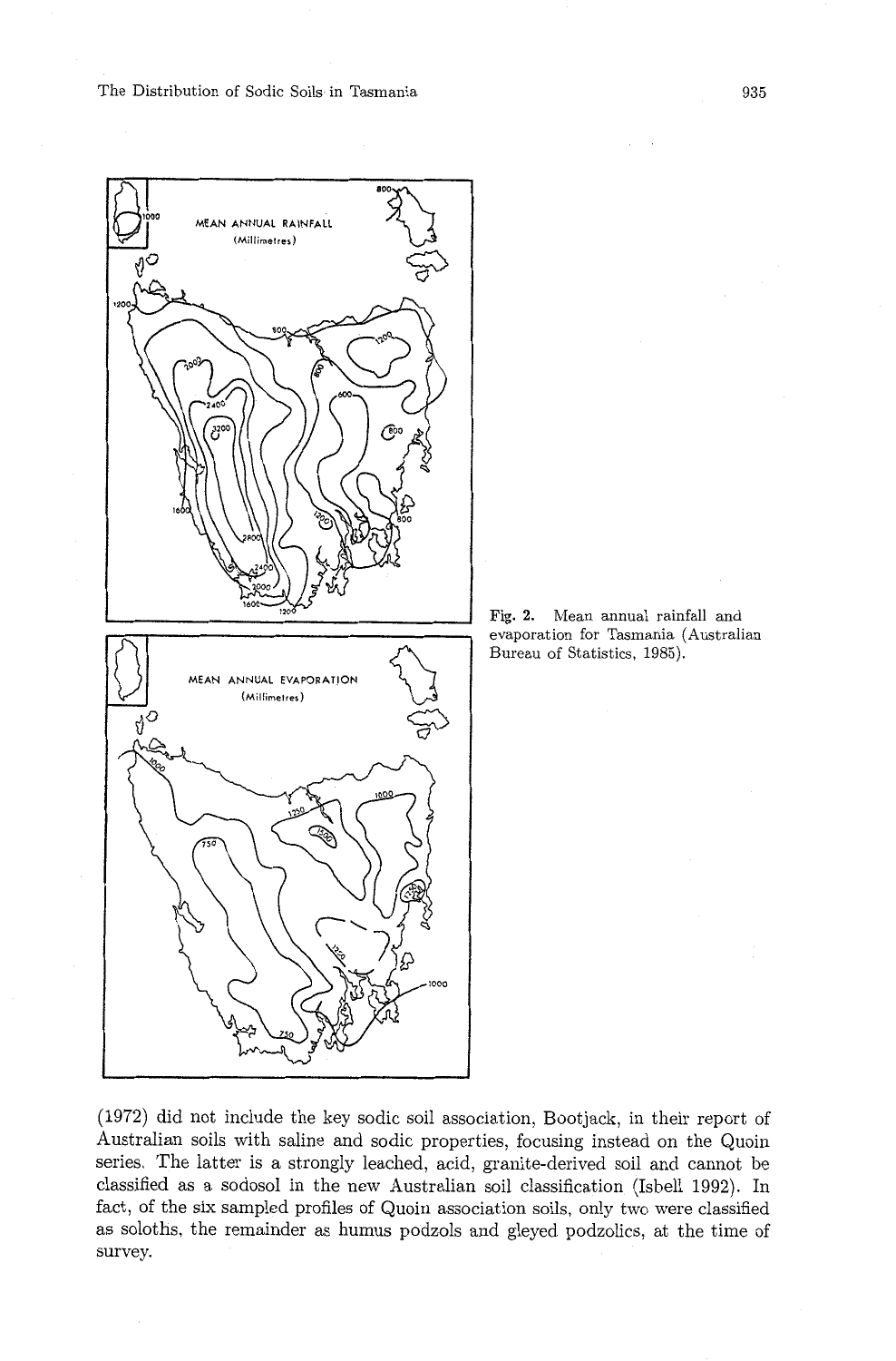

**Fig. 3.** Location of soil profiles with analytical data in Tasmania.

Even today, there has been little or no recognition of sodic soils as a related group of soils with wide and important management problems. In Tasmania, land managers recognize various sodic soils in relation to specific problems that occur in one area, rather than as a related group. For example, they may be described as poorly drained, clay base, floodplain soils or as tunnel-erosion-prone soils or salinity-prone soils, instead of a related group of low rainfall, strongly duplex soils with sodic B2 horizons, which are potentially dispersive, below bleached **A2**  horizons, which commonly hardset.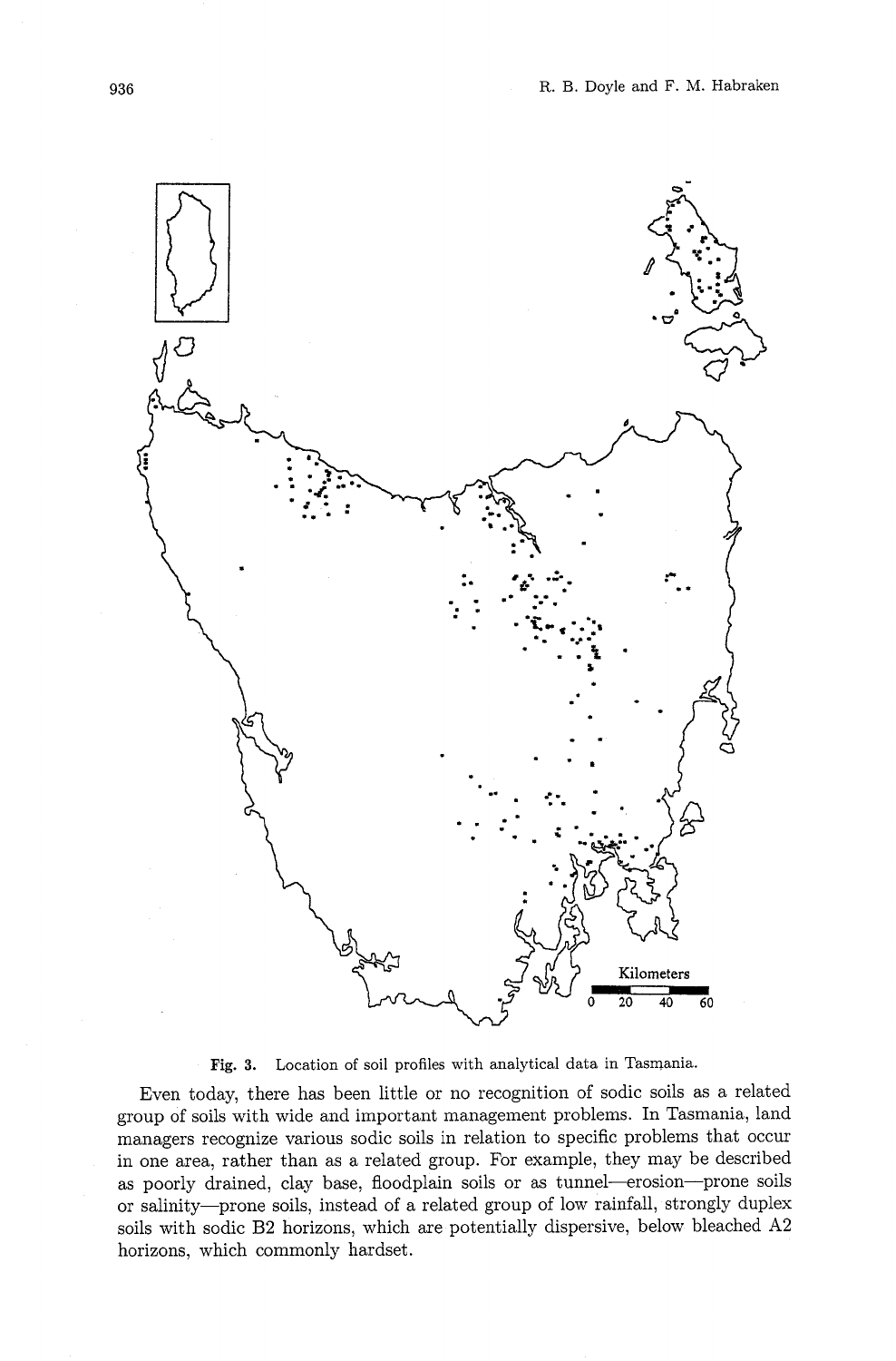## **Estimated Distribution of Sodic Soils in Tasmania**

The key areas of sodic soils are in the eastern half of Tasmania, namely the Launceston Tertiary Basin, the Derwent, Jordan, Huon and Coal River valleys, and on Flinders Island. They are associated with Triassic and Permian sandstones and mudstones on the margins of these areas and on the Tertiary and more recent sediments within them. The mean annual rainfall is generally less than 800 mm/yr and annual evaporation greatly exceeds precipitation (Fig. 2).

On Flinders Island, several of the mapped soil associations are sodic. The Bootjack, Memana, Petibela, Quoin and Emita soil associations cover 34% of the area of the island. If the Quoin association is excluded, the area occupied by sodic soils reduces to 20%.

In the Lake River area, in the central Midlands, of 32 analysed profiles, just under  $50\%$  had an ESP $>6$  in the upper B2 horizon. Following the new Australian soil classification system (Isbell l992), the majority of these soils have been classified as sodosols, sodic kurosols or sodic chromosols and are associated with Tertiary clays, the remainder being sodic vertosols associated with late Quaternary alluvium, and sodosols and sodic dermosols associated with Permian and Triassic mudstones and sandstones. Problems of clay dispersion in B2 horizons, very slow permeability and surface flooding in winter are common on solodized solonetz (sodosolic or sodic hydrosols) of the Brumby soil association (Nicolls 1958). On higher older surfaces, Woodstock soils (Nicolls 1958 and 1960) have acid reaction trends (sodic kurosols) with moderate to strongly dispersive. slowly permeable B2 horizons.

In the Coal River survey, in south-east Tasmania, Holz (1987) described 24 soil profile classes of which 10 were classified as sodic soils. The majority of these were previously mapped as 'Soils of Alluvial Deposits' (Loveday 1955; Dimmock 1957b) and thus were commonly not recognized as sodic soils.

In order to assist the understanding of the distribution of sodic soils in Tasmania, several maps based on comparisons with Atlas of Australian Soils map units (Northcote 1962) and the 306 profiles with chemical data have been produced. It must be remembered that in the Atlas of Australian Soils the dominant soil group(s) named may cover only 60% of the map unit area (Northcote 1962). Hence the Atlas gives the overall picture of dominant soils alone, and it is on the basis of these map units that the interpretations and Figures in this paper have been made. Thus some of the Figures may overestimate the true extent of sodic soils.

The first map (Fig. 4) is a plot of all soils with a hardsetting, bleached A2 horizon and a duplex profile. The Atlas (Northcote 1962) map units included are Rcl, Rel, S2, Tb9-Tb13, Ubl, Ub9-Ub19, Wa2, Wa3 and Wdl-Wd4. The map is very similar to Northcote and Skene's (1972) map of soils with saline and sodic properties. However, it highlights areas of soils in the southern Midlands, King Island and additional areas on Flinders Island which are actually or potentially sodic. This map also indicates a belt of soils in the north-east of Tasmania which are not highlighted in subsequent maps (Fig. 6 and Fig. 7), possibly due to lack of data in this area. This map suggests slightly more than 28% of the State's land area may be occupied by sodic soils.

Due to the paucity of chemical data, the presence of sodic B2 horizons cannot be confirmed on King Island or in north-eastern Tasmanian soils, although clear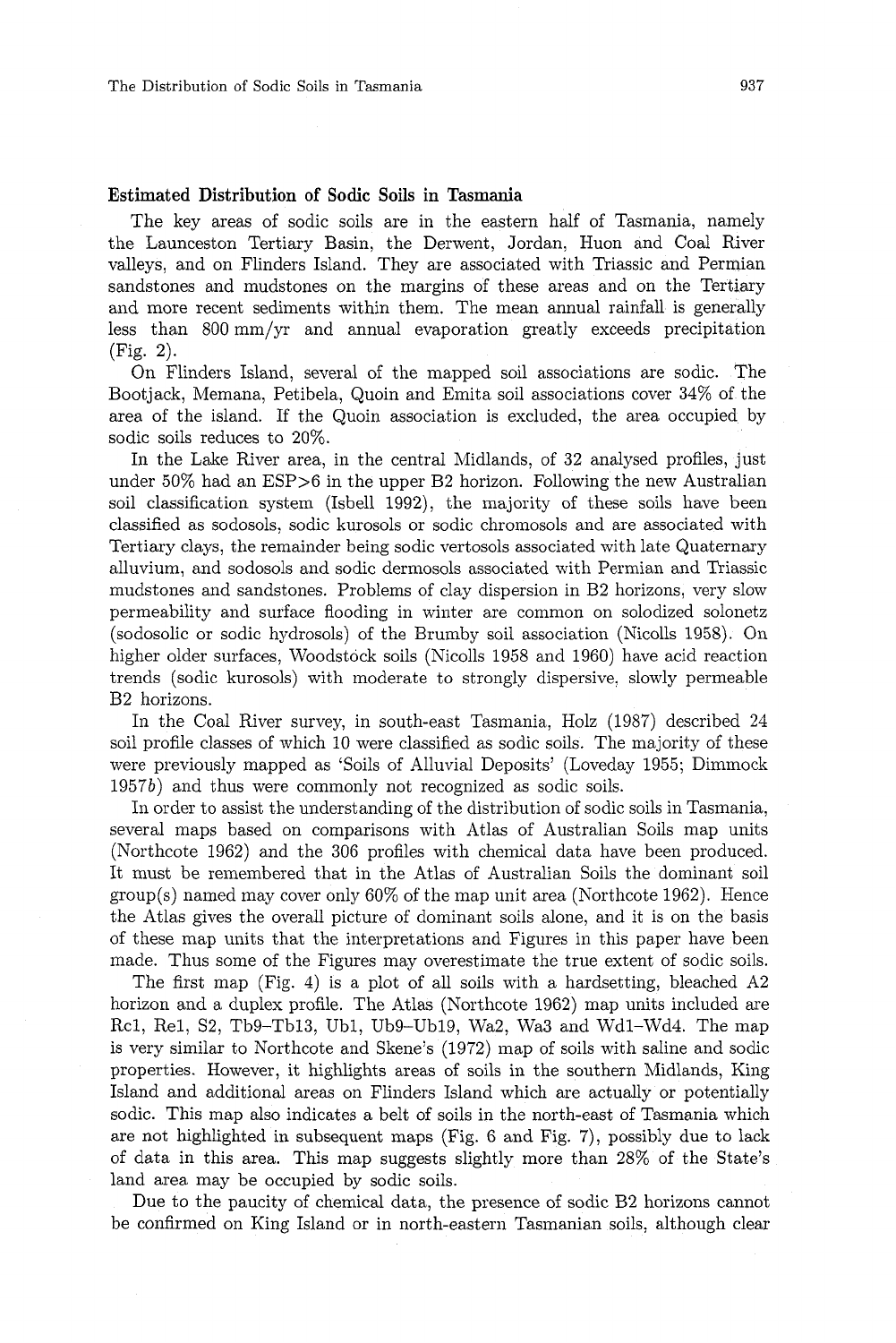

**Fig. 4.** Soils with a bleached A2 horizon and duplex profile form. Map units Rcl, Rel, S2, Tb9-Tbl3, Ubl, Ub9-Ubl9, Wa2, Wa3 and Wdl-Wd4 are shaded and cover 28% of Tasmania (Atlas of Australian Soils, Northcote 1962).

evidence of dispersion and slaking has been observed in road cuttings in north eastern Tasmania where Laffan and Grant\* have mapped duplex soils with

<sup>\*</sup> Laffan, M. D., and Grant, J. **C.** 'Soils and Land Suitability for Forestry in Tasmanian State Forest, 1. Pipers Sheet North East Tasmania.' (Forestry Commission Tasmania: Launceston.) (in prep.).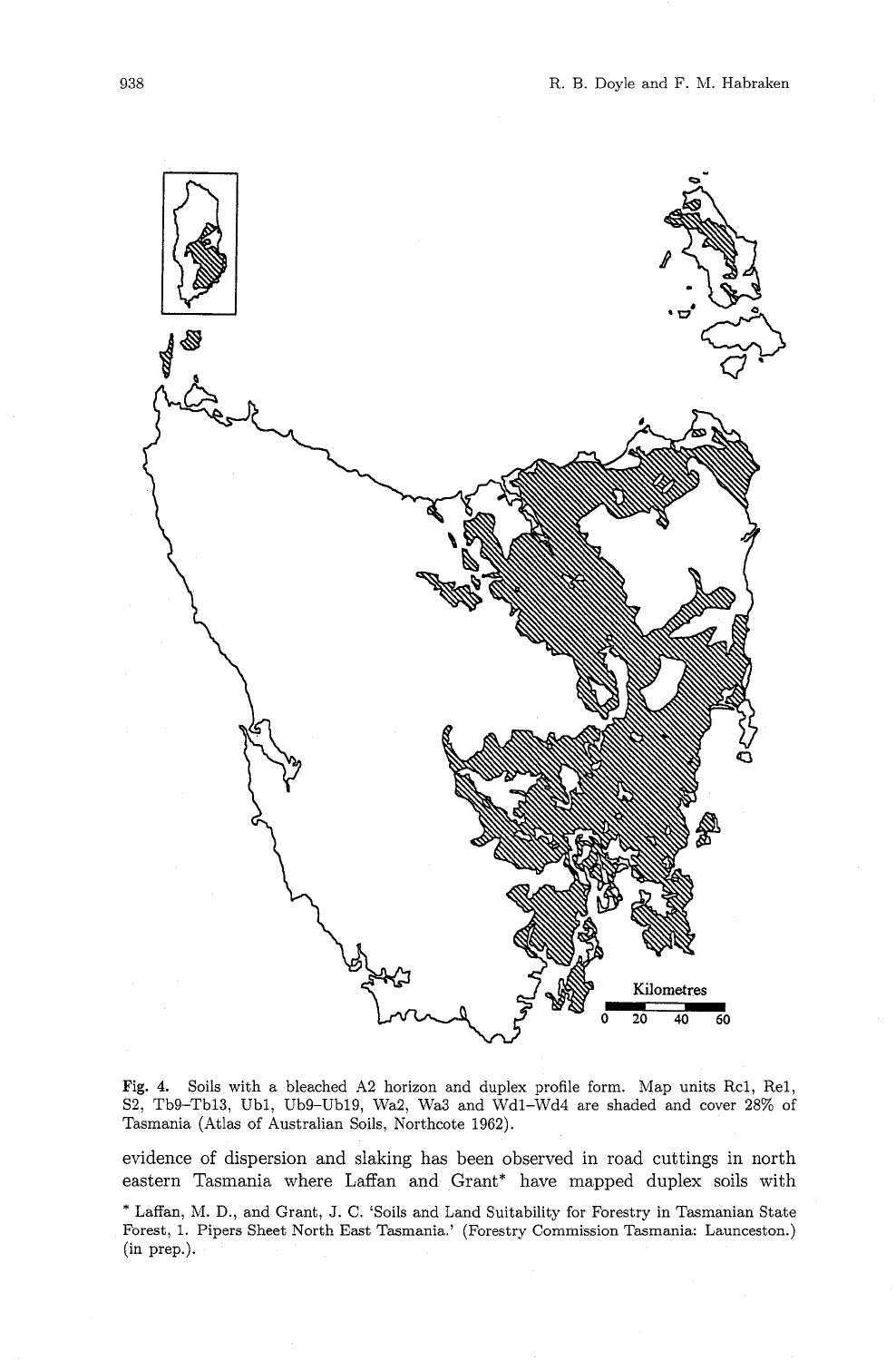compact A2 horizons. The authors have noted problems of tunnel erosion in the north-east of the State on duplex soils associated with Permian and Triassic mudstones and sandstones, while Holz (pers. comm., APPM Tasmania) has noted the presence of strong duplex soils with thixotropic A2 horizons which hardset in summer on south-eastern King Island. While these observations support the existence of sodic soils in these areas, the distribution shown in Fig. 4 probably overestimates their true extent.

A map was produced to show the location of all profiles with an ESP>G in the upper B2 horizon (Fig. 5). A further map (Fig. 6) was produced by overlaying the 1 : 2000 000 Atlas coverage of Tasmania (Northcote 1962) on Fig. 5 and delineating the aggregate area. The aggregate shaded area is 23% of the State and includes the Atlas map units Abl, Acl, Cb22, Ell, Ke6, Ke7, Mdl, Qal, Rel, UblO-Ubl2, Ub14, Wa2, Was, Wcl, Wdl and Wd2 (see Fig. 6). In Fig. 6, it is noted that both King Island and north-east Tasmania are not shaded as areas with sodic soils; this is probably due to the absence of chemical data (refer to Fig. **3).** 

A further development of the map in Fig. 6, based again on Atlas map units, indicates that sodic soils with an ESP>15 in lower B2 horizons cover 18% of the State and have a similar distribution to that shown in Fig. 6. This supports the view that, in many sodic soils in Tasmania, ESP increases gradually with depth.

In an attempt to focus on the strongly sodic soils likely to hold significant land management implications, a further selection was undertaken. Fig. 7 shows the area of Atlas map units containing soil profiles with an ESP>15 in the upper B2 horizon. The aggregate shaded area of strongly sodic soils covers 4% of the State and includes Atlas map units Ell, Qal, Ub12, Ub14, Wdl and Wd2. Interestingly, this map correlates closely with the main areas of salinity and tunnel erosion mapped recently by Grice (1991; Fig. 8).

Although this analysis is approximate and heavily reliant on the Atlas of Australian Soils (1962) and available chemical data, it does give a clearer picture as to the distribution of sodic soils in Tasmania. It represents the best current estimate of the distribution of these soils and suggests areas where further soil analysis should be undertaken. This information provides regional land managers with a focus, Fig. 7 being of prime importance.

## **Management Problems in Tasmania**

Waterlogging, tunnel and gully erosion, and salinity are the key problems associated with sodic soils in Tasmania. Many of these problems stem from the poor structure, very low permeability and dispersive nature of the B2 horizon of these soils.

In Tasmania, heavy textured subsoils which impede root development and water movement are common. Many of these clayey subsoils have probably formed due to dispersion of clay and consequent translocation to the B2 horizons as suggested by field morphology (presence of clay skins, clay veins and dispersive clay).

On flat terrain, such as the river terraces and valley floors of the Launceston Tertiary Basin and the Dement, Coal: Jordan, and Huon River Valleys, land use problems related to poor drainage in winter and droughtiness in summer are common. Soils become wet and unworkable in winter with surface flooding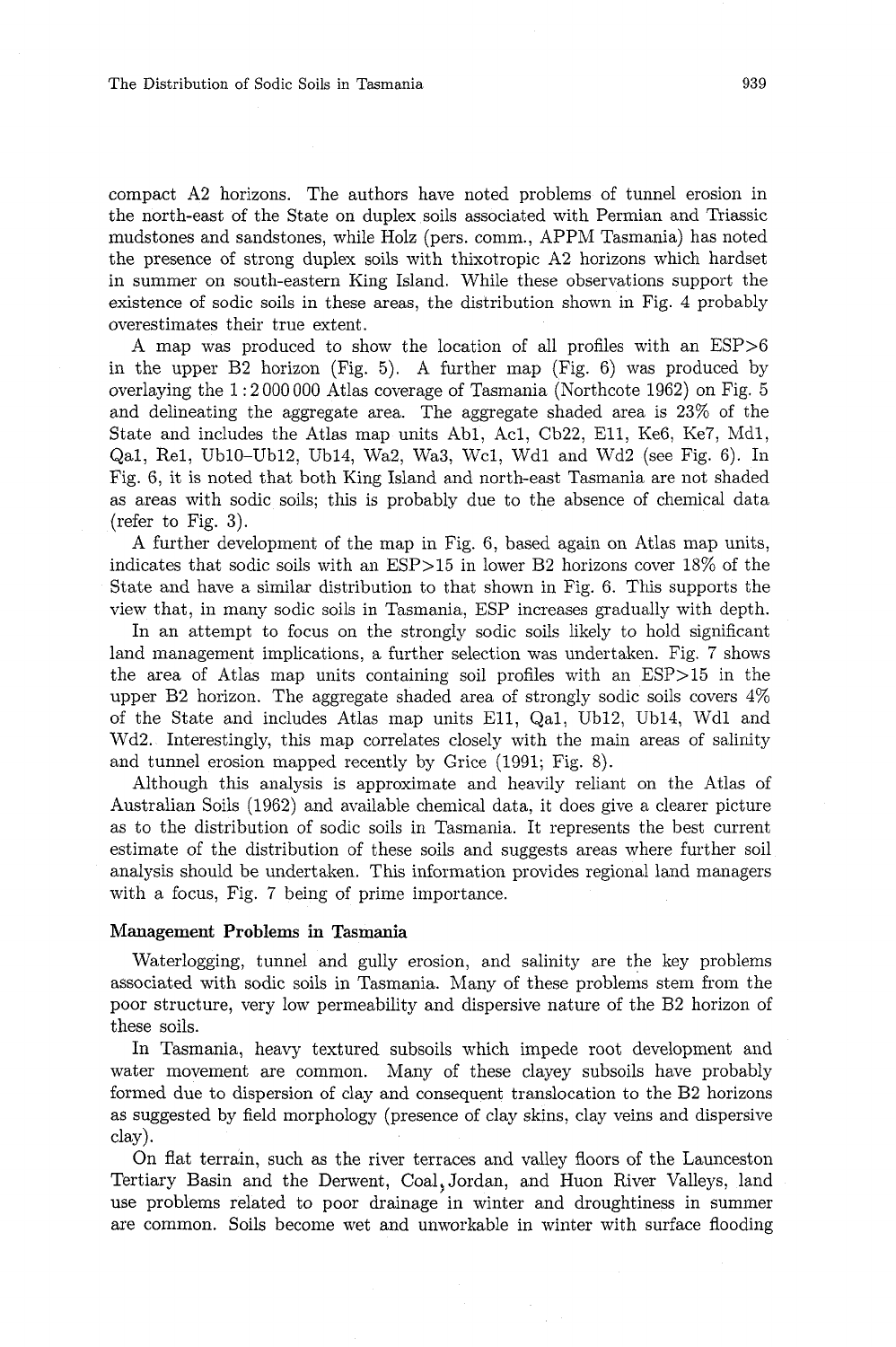

**Fig. 5.** Distribution of analysed soil profile with ESP>G in the upper B2 horizon (note: data set limited to 306 soil profiles, see Fig. 3).

commonly occurring, whereas in summer profiles dry out and are often very hard and compact. Because the period when soil moisture content is ideal for cultivation is often too short, problems of soil structural decline can occur due to untimely mechanical working. If structural damage is allowed to occur, future problems of seedling emergence are likely to develop under a cropping regime.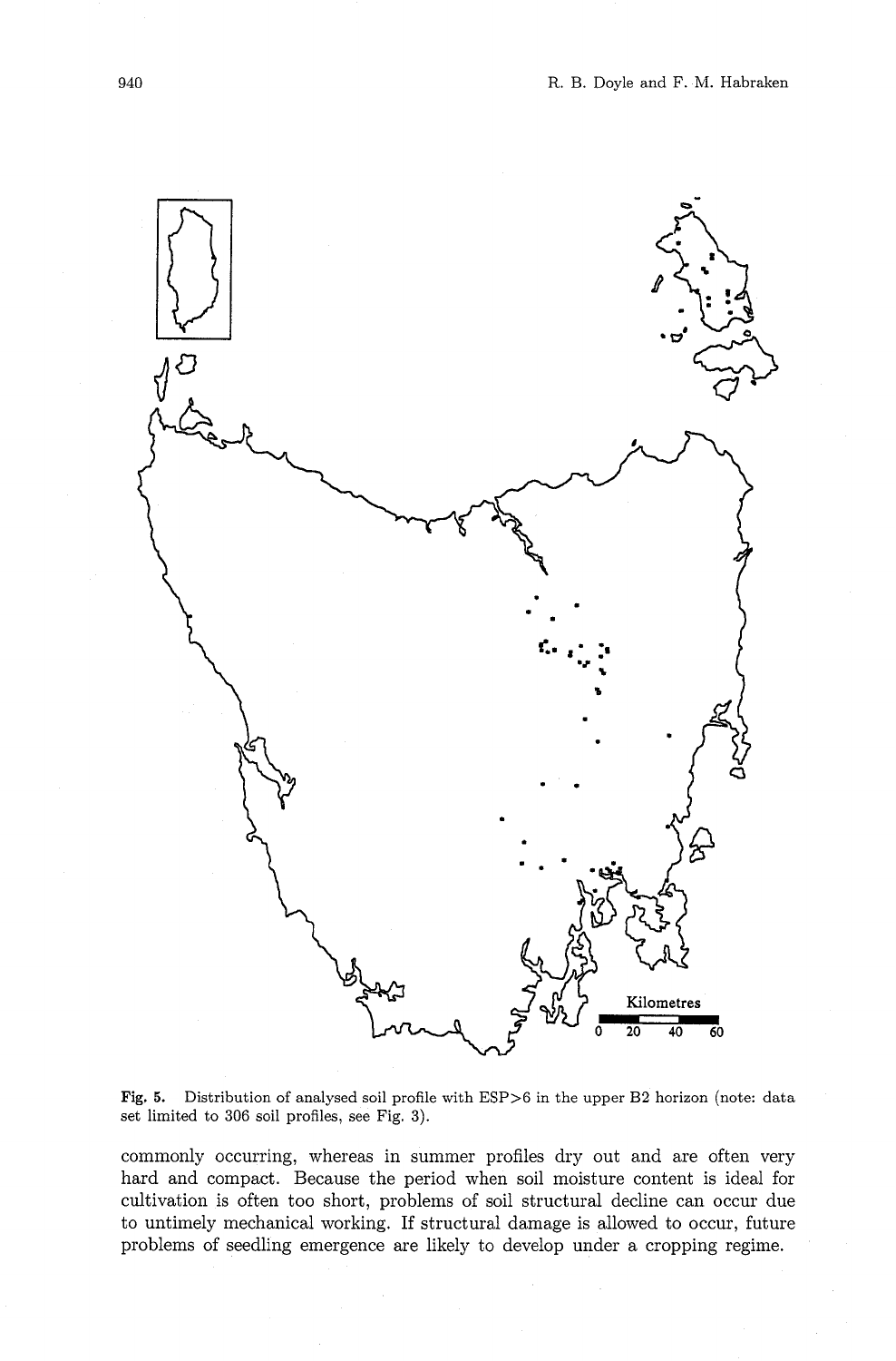

**Fig. 6.** Distribution of Atlas of Australian Soil map units containing analysed soil profile with an ESP>6 in the upper B2 horizon, map units include Ab1, Ac1, Cb22, E11, Ke6, Ke7, Mdl, Qal, Rel, UblO-Ubl2, Ub14, Wa2, Wa3, Wcl, Wdl and Wd2; shaded area is 23% of Tasmania (after Northcote 1962).

In Tasmania, the management of the majority of sodic soils has traditionally been for pasture production (Fig. 9). However, these soils are being used increasingly for poppy, potato and cereal crops. In wet winters, **as** in 1992, sodic soils such **as** those of the Brumby soil association in the Midlands can become waterlogged and may remain so until mid spring. Potato harvesting may be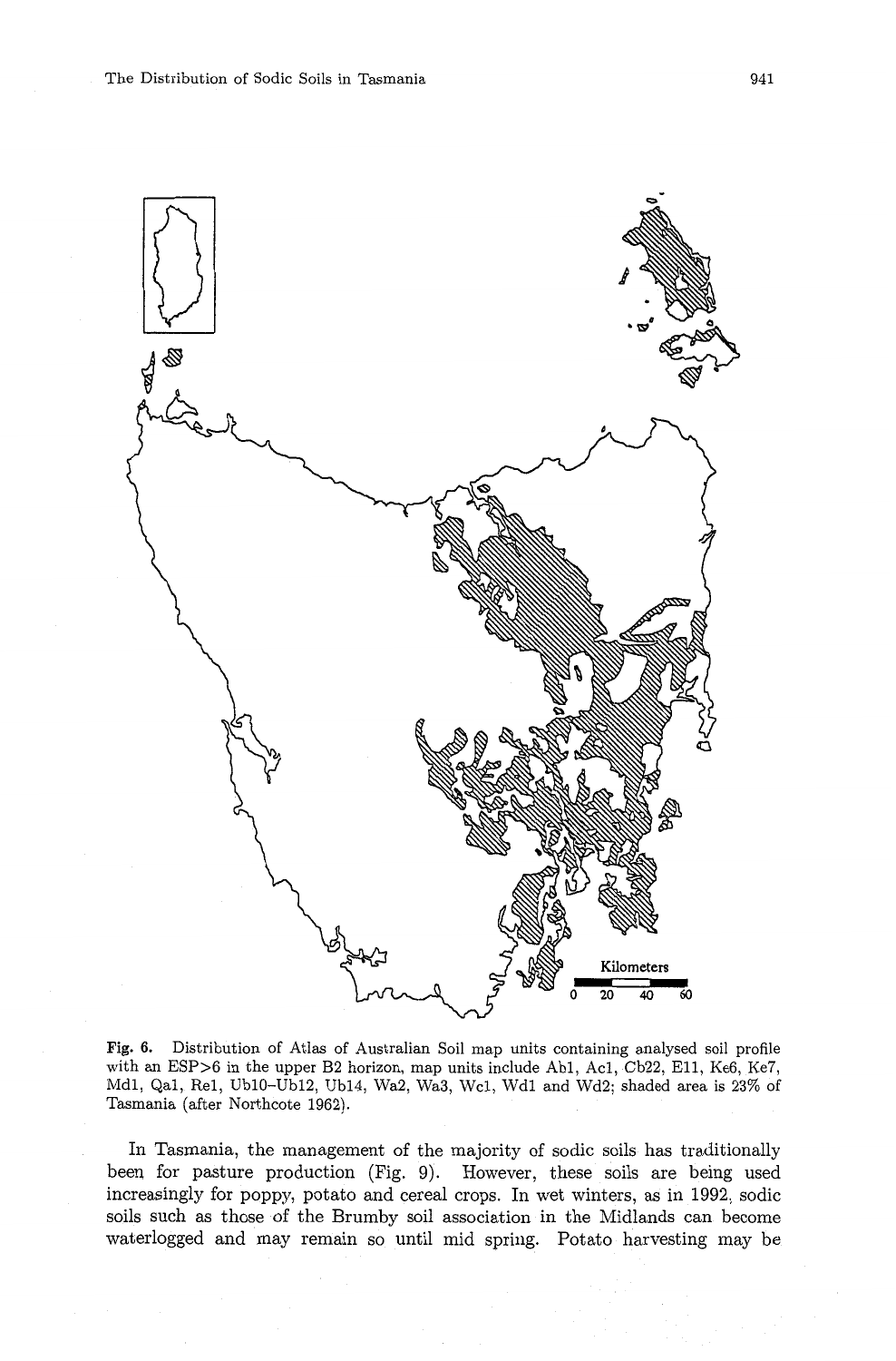

Fig. 7. Distribution of Atlas of Australian Soil map units containing soil profiles with an ESP>15 in the upper B2 horizon. Map units include Ell, Qal, Cb12, Ub14, Wdl and Wd2; aggregate shaded area is 4% of Tasmania (after Northcote 1962).

difficult, with machinery often becoming bogged. Untimely harvesting can mean potato crop losses; or a reduction in crop quality. Due to waterlogging problems, an increasing number of farmers are undertaking drainage works (Bastick, pers. comm., DPIF Tasmania). However, drainage of sodic soils may be problematic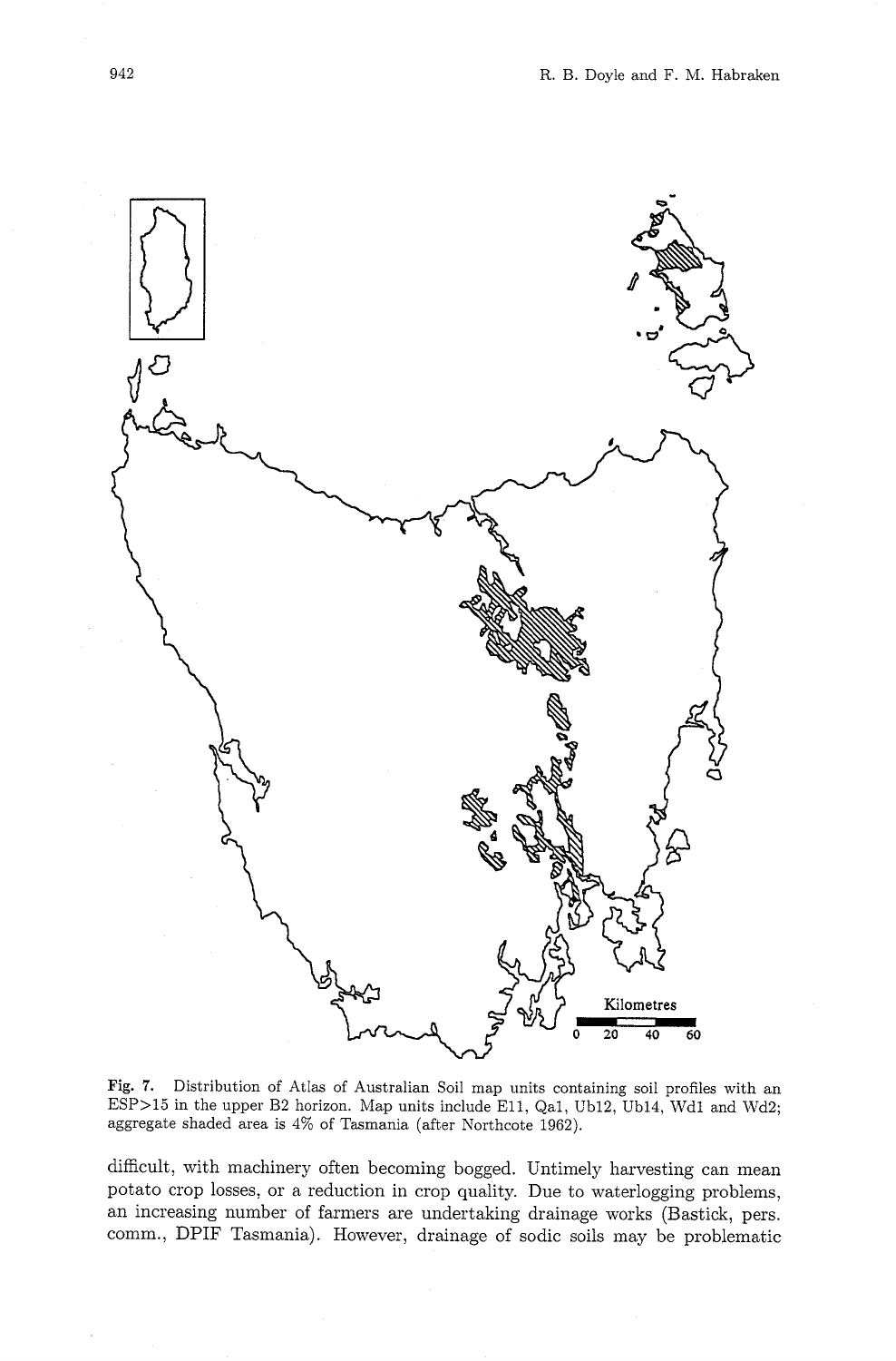

Fig. 8. Tunnel erosion and salinity maps of Tasmania (from Grice 1991; stippled areas indicated moderate hazard, blacked areas indicate severe hazard).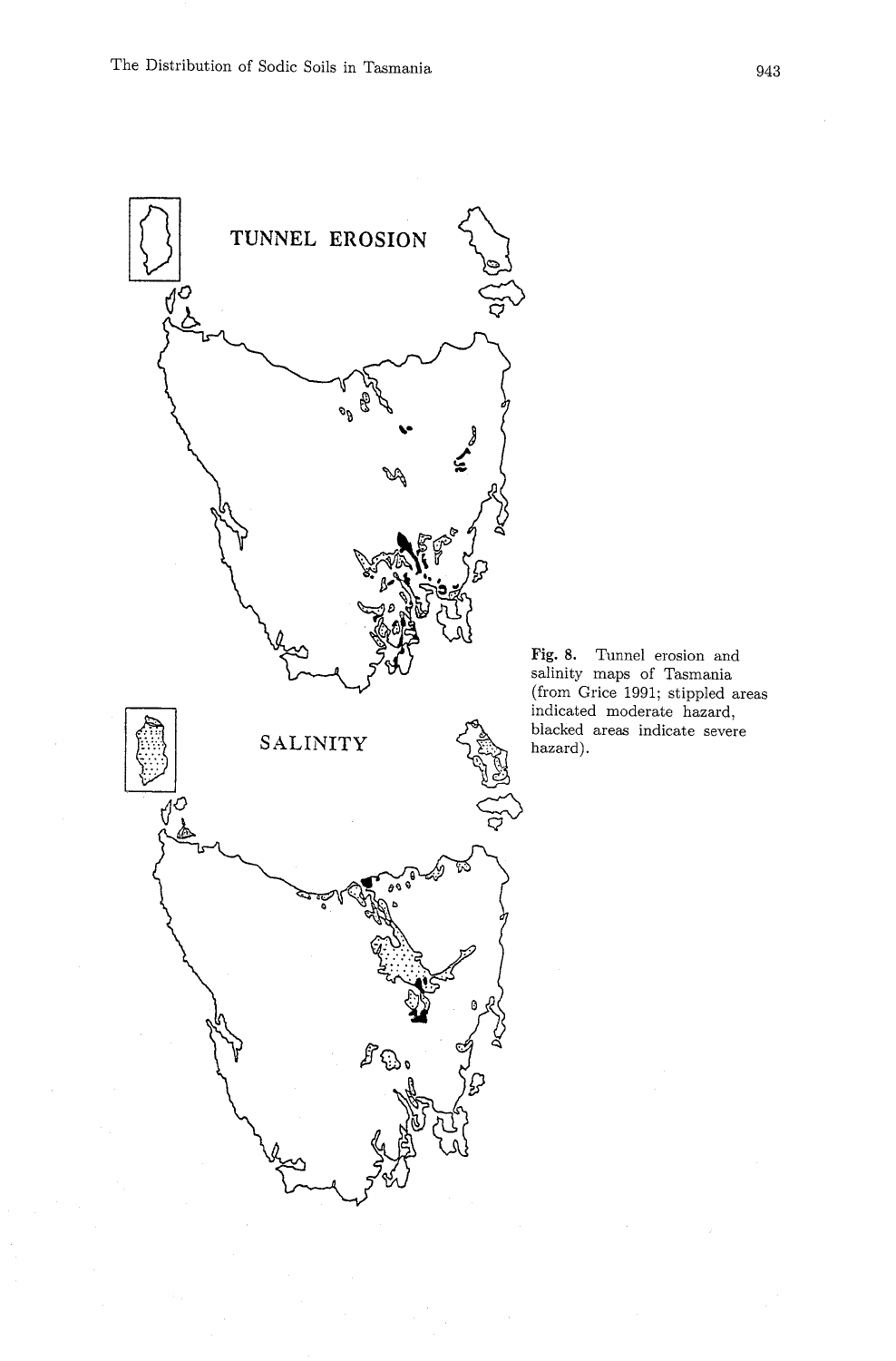

**Fig. 9.** Generalized Farm Types in Tasmania (modified from the Atlas of Australian Resources, 1982).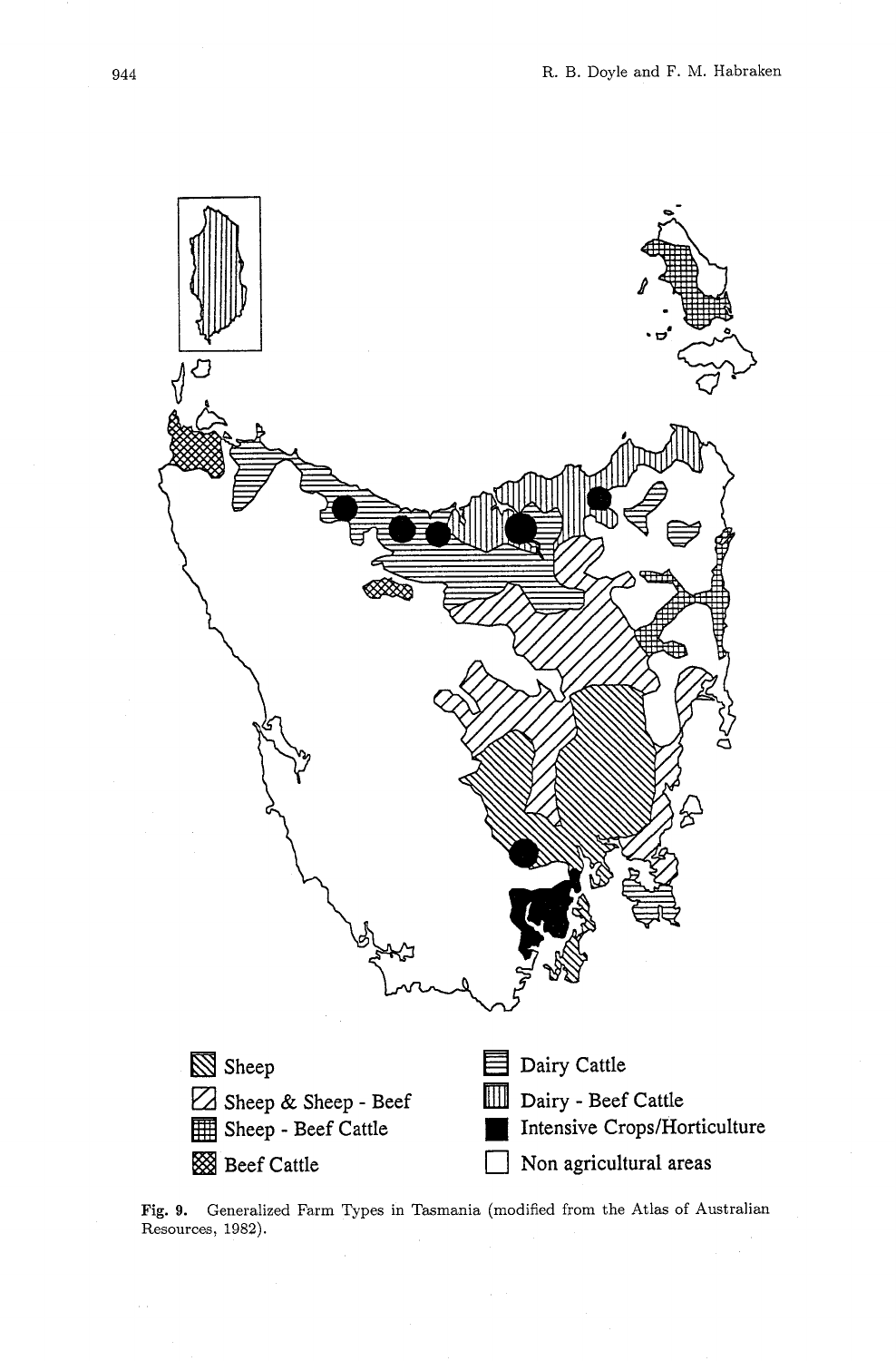and needs to be undertaken with an understanding of their chemical properties and potential dispersivity.

Stephens (1935) noted soil problems related to apple tree growth in the Huon Valley on duplex soils of alluvial tenaces. Waterlogging in winter and drought in summer lead to root destruction and subsequent transpiration overloading, resulting in lesions on the fruit. Stephens commented that attempts to deep rip the soils in winter, to remove excess water, led to further root damage. The hilling of topsoil to form beds for improved drainage and reduced root rot has lowered crop losses. The current practice is to avoid planting orchard trees in sodic duplex soils on flat sites. Instead, new plantings are on the flood plain soils (black earths) immediately adjacent to the rivers, or on sloping sites which have good lateral drainage. Some crop losses are still experienced due to over irrigation of orchards on duplex sodic soils in the Huon and Derwent areas (Boucher, pers. comm., DPIF Tasmania).

A severe problem with many sodic soils is the dispersive nature of the B2 horizons. As a result many sodic soils occurring on hilly landscapes in Tasmania have suffered severe soil erosion. Problems of tunnel and gully erosion have occurred on hill country in north-east Tasmania, and on the north-eastern edge of the Great Western Tiers bordering the Launceston Tertiary Basin (Grice 1991; Richley, pers. comm., DPIF Tasmania). Serious tunnel and gully erosion has occurred in the south-east of the State in the Derwent, Jordan and Coal River Valleys in soils associated with Permian and Triassic mudstones and sandstones (Richley 1992). Surface drainage on some sodic soils in the Coal River Valley has been followed by rill and gully erosion (Richley, pers. comm., DPIF Tasmania).

Farm dam failure is a problem which is often related to the presence of sodic soils with dispersive subsoils. Piping or blow-outs in dam walls is common to these soil materials and chemical ameliorants such as hydrated lime and gypsum have been used to reduce dispersion. Tunnel erosion problen~s associated with sodic soils have exposed buried Telecom optical fibre cable in Tasmania, costing \$10000 to restore and stabilize (Richley 1992). A method for minimizing erosion along the cables by using fine sand filters has been adopted, along with on-going monitoring and maintenance (Richley 1992). Erosion associated with local building and roading projects has also been problematic. Areas of tunnel and gully erosion have been stabilized by fencing off. along with deep ripping to break up tunnels, gypsum application and by re-establishment of pastures (Richley, pers. comm., DPIF Tasmania).

#### Conclusions

Based on earlier small scale soil maps and restricted chemical analysis, it is estimated that at least  $23\%$ , but possibly as much as  $28\%$ , of the land area of Tasmania is occupied by sodic soils (Figs 4 and 6). Although many of these soils are only mildly sodic with ESP values between G and 15 in the upper B2 horizons, the area of strongly sodic soils shown in Fig. 7 is substantial  $(4\%)$ . These areas of strongly sodic soils correlate well with areas of salinity and tunnel gully erosion mapped by Grice (1991). However, more intensive soil mapping and sampling for laboratory analysis is required to accurately show the distribution of sodic soils within Tasmania.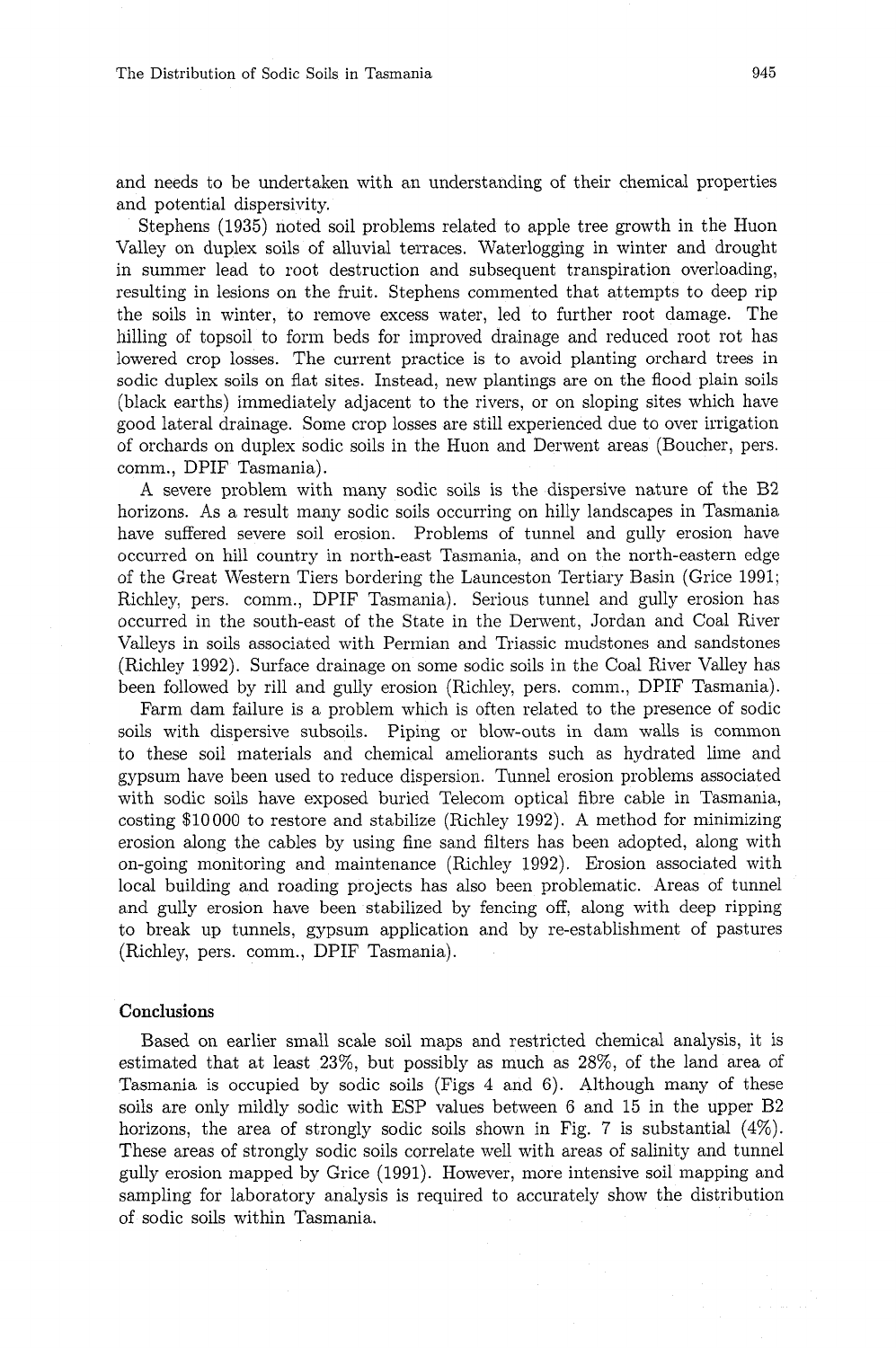Due to the dominance of pastoral enterprises in areas of duplex sodic soils, many of their unfavourable properties have not been fully highlighted. However, moves into increased potato and poppy production have not been without problems. Farmers have attempted to utilize deeper, sandy profiles with better drainage where possible, but these areas are limited. Only a few problems of seedling emergence on finer textured and shallower topsoils have been reported. Orchardists either avoid these soils or mound soils to aid drainage. Problems of tunnel erosion and farm dam failure have been largely confined to hill country duplex sodic soils associated with Permian and Triassic sediments. However, caution is required in the artificial drainage of sodic soils on flatter sites due to the presence of dispersive B2 horizons and associated risk of erosion.

## **Acknowledgments**

The authors wish to thank Lindsay Richley, Mike Laffan, John Beattie and Kathy Noble for discussions on this subject and for reviewing parts of this manuscript and Toni Furlonge for assistance with some of the figures.

## **References**

Australian Bureau of Statistics (1985). 'Tasmanian Year Book No. 20:1986.' (Valentine Graphics: Melbourne.)

- Dimmock, G. M. (1957a). The soils of Flinders Island, Tasmania. CSIRO Aust. Division of Soils, Soil and Land Use Series No. 23.
- Dimmock, G. M. (1957b). Reconnaissance soil map of Tasmania, Sheet 75 Brighton. CSIRO Aust. Division of Soils, Divisional Report 2/57.

Division of National Mapping (1982). 'Atlas of Australian Resources, Third Series, Volume 3, Agriculture.' (Commonwealth Government Printer: Canberra.)

Emerson, W. W. (1967). A classification of soil aggregates based on their coherence in water. Australian Journal of Soil Research 5, 47-57.

Grice, M. S. (1991). 'Soil and Land Degradation Assessment of Tasmania.' (Department of Primary Industry and Fisheries, Tasmania.)

Holz, G. K. (1987). Soils of part of the Lower Coal River Valley Tasmania. Department of Agriculture Tasmania.

- Isbell, R. F. (1992). A classification system for Australian soils (second approximation). CSIRO Aust. Division of Soils. Townsville.
- Leamy, M. (1961). Reconnaissance soil map of Tasmania. Sheet 61 Interlaken (eastern half). CSIRO Aust. Division of Soils, Divisional Report 6/61, Adelaide.
- Loveday, J. (1955). Reconnaissance soil map of Tasmania, Sheet 82 Hobart. CSIRO Aust. Division of Soils, Divisional Report 13/55, Adelaide.
- Nicolls, K. D. (1958). Reconnaissance soil map of Tasmania, Sheet 47 Longford. CSIRO Aust. Division of Soils, Divisional Report 14/57, Adelaide.
- Nicolls, K. D. (1960). Erosion surfaces, river terraces and river capture in the Launceston Tertiary Basin. Pap. Proc. R. Soc. Tas. 94, 1-12.
- Nicolls, K. D., and Dimmock, G. M. (1965). Soils. In 'Atlas of Tasmania-With Descriptive Text and Index'. (Lands and Surveys Department, Hobart.)
- Northcote, K. H. (1962). Atlas of Australian Soils, Explanatory Data for Sheet **2,** Melbourne-Tasmania Area. (CSIRO Aust. Melbourne University Press: Melbourne.)
- Northcote, K. H. (1979). 'A Factual Key for the Recognition of Australian Soils.' (Rellim Technical Publications: Adelaide.)
- Northcote, K. H., and Skene, J. K. M. (1972). Australian soils with saline and sodic properties. CSIRO Aust. Division of Soils, Soil Publ. No. 27.
- Prescott, J. A. (1931). The soils of Australia in relation to vegetation and climate. CSIRO Aust. Bulletin No. 52, Melbourne.
- Prescott, J. A. (1947). A soil map of Australia. CSIRO Aust. Bulletin No. 177, Melbourne.